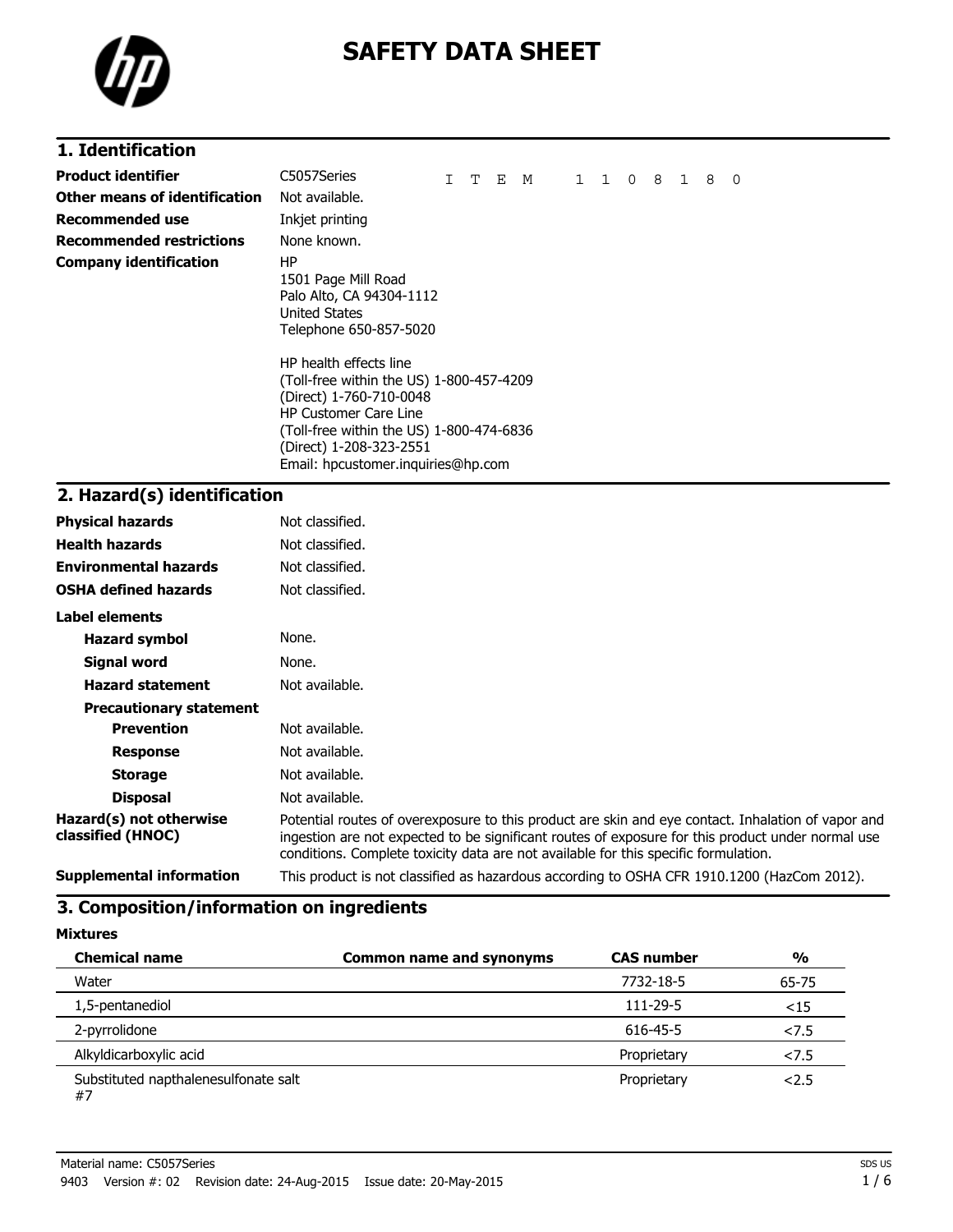| <b>Composition comments</b> | This ink supply contains an aqueous ink formulation.<br>This product has been evaluated using criteria specified in 29 CFR 1910.1200 (Hazard<br>Communication Standard). |
|-----------------------------|--------------------------------------------------------------------------------------------------------------------------------------------------------------------------|
| 4. First-aid measures       |                                                                                                                                                                          |

| <b>Inhalation</b>                                               | Remove to fresh air. If symptoms persist, get medical attention.                                                                                                                                   |
|-----------------------------------------------------------------|----------------------------------------------------------------------------------------------------------------------------------------------------------------------------------------------------|
| <b>Skin contact</b>                                             | Wash affected areas thoroughly with mild soap and water. Get medical attention if irritation<br>develops or persists.                                                                              |
| Eye contact                                                     | Do not rub eyes. Immediately flush with large amounts of clean, warm water (low pressure) for at<br>least 15 minutes or until particles are removed. If irritation persists get medical attention. |
| <b>Ingestion</b>                                                | If ingestion of a large amount does occur, seek medical attention.                                                                                                                                 |
| <b>Most important</b><br>symptoms/effects, acute and<br>delayed | Not available.                                                                                                                                                                                     |

# **5. Fire-fighting measures**

| Suitable extinguishing media                                        | Dry chemical, CO2, water spray or regular foam. |
|---------------------------------------------------------------------|-------------------------------------------------|
| Unsuitable extinguishing<br>media                                   | None known.                                     |
| <b>Specific hazards arising from</b><br>the chemical                | Not applicable.                                 |
| Special protective equipment<br>and precautions for<br>firefighters | Not available.                                  |
| <b>Specific methods</b>                                             | None established.                               |
| 6. Accidental release measures                                      |                                                 |
| <b>Dersonal precautions</b>                                         | Wear appropriate personal protective equipment  |

| <b>Personal precautions,</b><br>protective equipment and<br>emergency procedures | Wear appropriate personal protective equipment.                                                                                                                              |
|----------------------------------------------------------------------------------|------------------------------------------------------------------------------------------------------------------------------------------------------------------------------|
| <b>Methods and materials for</b><br>containment and cleaning up                  | Dike the spilled material, where this is possible. Absorb with inert absorbent such as dry clay, sand<br>or diatomaceous earth, commercial sorbents, or recover using pumps. |
| <b>Environmental precautions</b>                                                 | Do not let product enter drains. Do not flush into surface water or sanitary sewer system.                                                                                   |
| 7 Usadiina sad starsea                                                           |                                                                                                                                                                              |

### **7. Handling and storage**

| <b>Precautions for safe handling</b>                                      | Avoid contact with skin, eyes and clothing.                               |
|---------------------------------------------------------------------------|---------------------------------------------------------------------------|
| Conditions for safe storage,<br>including any<br><i>incompatibilities</i> | Keep out of the reach of children. Keep away from excessive heat or cold. |

### **8. Exposure controls/personal protection**

| <b>Occupational exposure limits</b>        | No exposure limits noted for ingredient(s).                            |
|--------------------------------------------|------------------------------------------------------------------------|
| <b>Biological limit values</b>             | No biological exposure limits noted for the ingredient(s).             |
| <b>Exposure quidelines</b>                 | Exposure limits have not been established for this product.            |
| <b>Appropriate engineering</b><br>controls | Use in a well ventilated area.                                         |
|                                            | Individual protection measures, such as personal protective equipment  |
| Eye/face protection                        | Not available.                                                         |
| <b>Skin protection</b>                     |                                                                        |
| <b>Hand protection</b>                     | Not available.                                                         |
| <b>Other</b>                               | Not available.                                                         |
| <b>Respiratory protection</b>              | Not available.                                                         |
| <b>Thermal hazards</b>                     | Not available.                                                         |
| <b>General hygiene</b><br>considerations   | Handle in accordance with good industrial hygiene and safety practice. |

# **9. Physical and chemical properties**

#### **Appearance**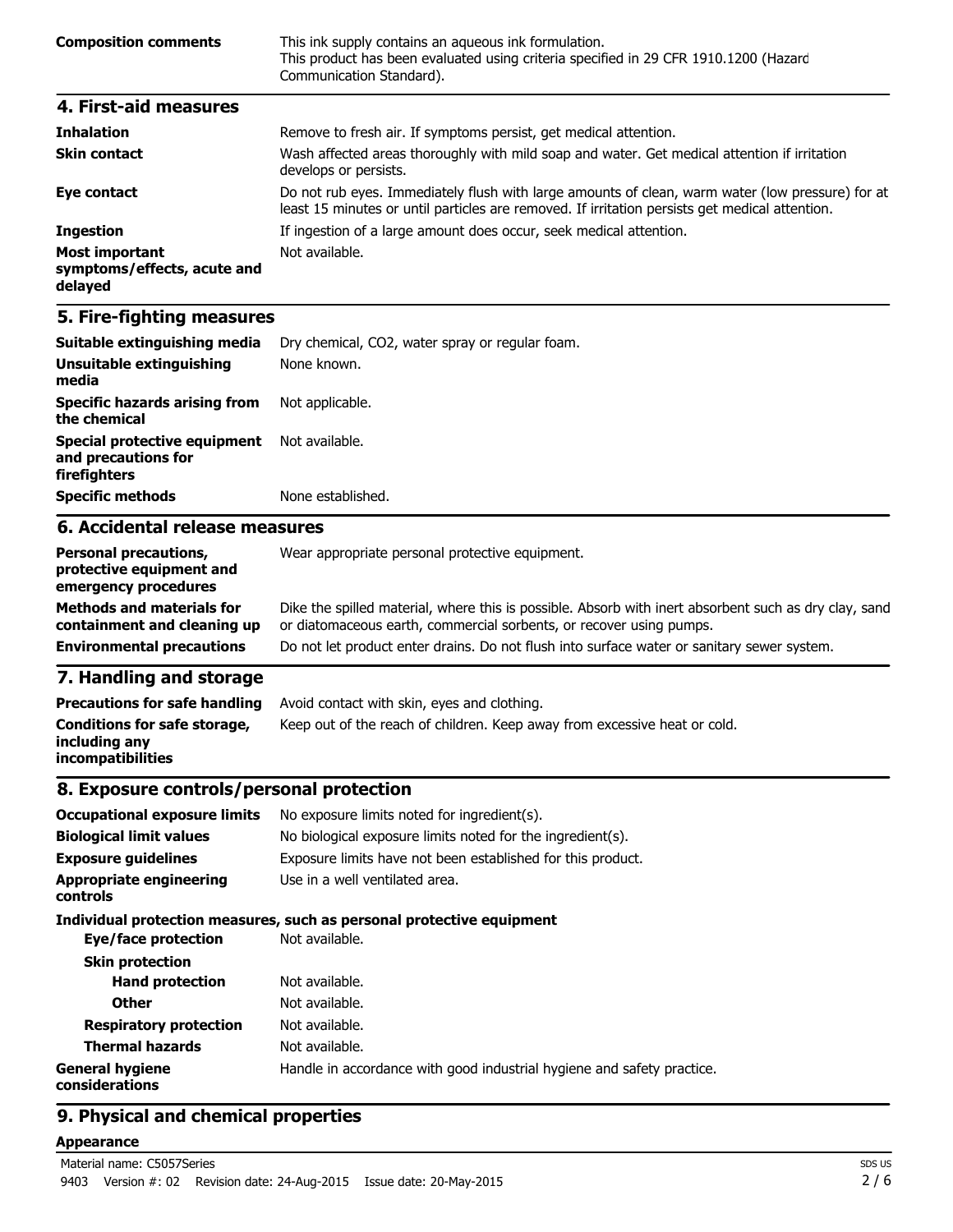| <b>Physical state</b>                               | Liquid.                                                   |
|-----------------------------------------------------|-----------------------------------------------------------|
| Color                                               | Yellow                                                    |
| Odor                                                | Not available.                                            |
| <b>Odor threshold</b>                               | Not available.                                            |
| рH                                                  | $3.8 - 4.2$                                               |
| <b>Melting point/freezing point</b>                 | Not available.                                            |
| <b>Initial boiling point and</b><br>boiling range   | Not determined                                            |
| <b>Flash point</b>                                  | > 200.0 °F (> 93.3 °C) Pensky-Martens Closed Cup          |
| <b>Evaporation rate</b>                             | Not determined                                            |
| <b>Flammability (solid, gas)</b>                    | Not available.                                            |
| <b>Upper/lower flammability or explosive limits</b> |                                                           |
| <b>Flammability limit - lower</b><br>(9/6)          | Not determined                                            |
| <b>Flammability limit -</b><br>upper $(% )$         | Not available.                                            |
| <b>Explosive limit - lower</b><br>(%)               | Not available.                                            |
| <b>Explosive limit - upper</b><br>(%)               | Not available.                                            |
| <b>Vapor pressure</b>                               | Not determined                                            |
| Solubility(ies)                                     |                                                           |
| <b>Solubility (water)</b>                           | Soluble in water                                          |
| <b>Partition coefficient</b><br>(n-octanol/water)   | Not available.                                            |
| <b>Auto-ignition temperature</b>                    | Not available.                                            |
| <b>Decomposition temperature</b>                    | Not available.                                            |
| <b>Viscosity</b>                                    | $>= 2 cp$                                                 |
| <b>Other information</b>                            | For other VOC regulatory data/information see Section 15. |
| VOC (Weight %)                                      | $<$ 157 g/l estimated                                     |

# **10. Stability and reactivity**

| <b>Reactivity</b>                            | Not available.                                                                                                                                   |
|----------------------------------------------|--------------------------------------------------------------------------------------------------------------------------------------------------|
| <b>Chemical stability</b>                    | Stable under recommended storage conditions.                                                                                                     |
| <b>Possibility of hazardous</b><br>reactions | Will not occur.                                                                                                                                  |
| <b>Conditions to avoid</b>                   | Not available.                                                                                                                                   |
| <b>Incompatible materials</b>                | Incompatible with strong bases and oxidizing agents.                                                                                             |
| <b>Hazardous decomposition</b><br>products   | Upon decomposition, this product may yield gaseous nitrogen oxides, carbon monoxide, carbon<br>dioxide and/or low molecular weight hydrocarbons. |

# **11. Toxicological information**

| Symptoms related to the<br>physical, chemical and<br>toxicological characteristics | Not available.                                                    |  |
|------------------------------------------------------------------------------------|-------------------------------------------------------------------|--|
| <b>Information on toxicological effects</b>                                        |                                                                   |  |
| <b>Acute toxicity</b>                                                              | Based on available data, the classification criteria are not met. |  |
| <b>Skin corrosion/irritation</b>                                                   | Based on available data, the classification criteria are not met. |  |
| Serious eye damage/eye<br>irritation                                               | Based on available data, the classification criteria are not met. |  |
| Respiratory or skin sensitization                                                  |                                                                   |  |

| <b>Respiratory sensitization</b> | Based on available data, the classification criteria are not met. |
|----------------------------------|-------------------------------------------------------------------|
| Skin sensitization               | Based on available data, the classification criteria are not met. |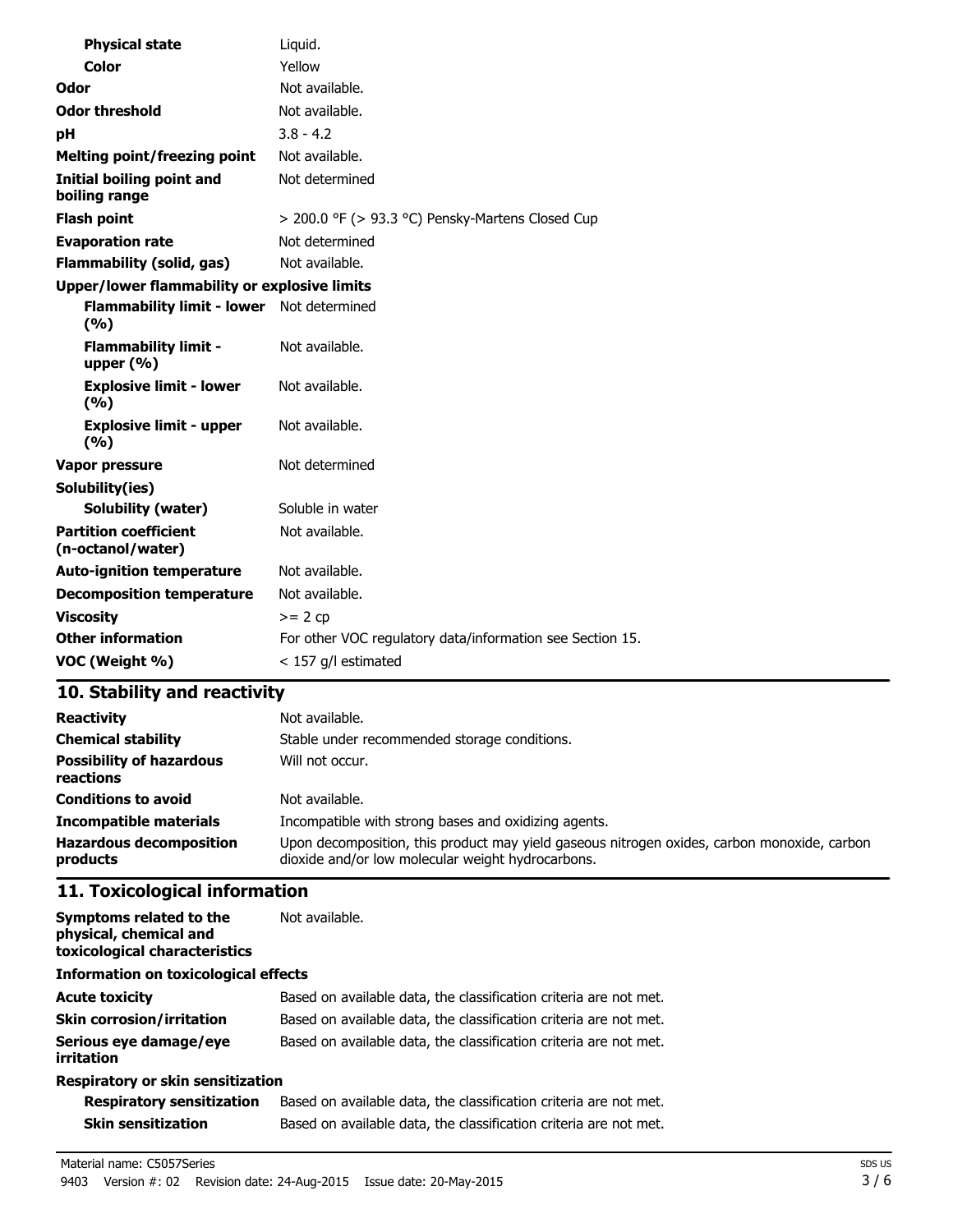| <b>Germ cell mutagenicity</b>                                |                                                                   | Based on available data, the classification criteria are not met.                                                           |                          |  |
|--------------------------------------------------------------|-------------------------------------------------------------------|-----------------------------------------------------------------------------------------------------------------------------|--------------------------|--|
| Carcinogenicity                                              |                                                                   | Based on available data, the classification criteria are not met.                                                           |                          |  |
| <b>Reproductive toxicity</b>                                 |                                                                   | Based on available data, the classification criteria are not met.                                                           |                          |  |
| <b>Specific target organ toxicity</b><br>- single exposure   |                                                                   | Based on available data, the classification criteria are not met.                                                           |                          |  |
| <b>Specific target organ toxicity</b><br>- repeated exposure |                                                                   | Based on available data, the classification criteria are not met.                                                           |                          |  |
| <b>Aspiration hazard</b>                                     | Based on available data, the classification criteria are not met. |                                                                                                                             |                          |  |
| <b>Further information</b>                                   |                                                                   | Complete toxicity data are not available for this specific formulation                                                      |                          |  |
|                                                              |                                                                   | Refer to Section 2 for potential health effects and Section 4 for first aid measures.                                       |                          |  |
| <b>Components</b>                                            | <b>Species</b>                                                    |                                                                                                                             | <b>Test Results</b>      |  |
| 2-pyrrolidone (CAS 616-45-5)                                 |                                                                   |                                                                                                                             |                          |  |
| Acute                                                        |                                                                   |                                                                                                                             |                          |  |
| <b>Oral</b>                                                  |                                                                   |                                                                                                                             |                          |  |
| LD50                                                         | Guinea pig                                                        |                                                                                                                             | 6500 mg/kg               |  |
|                                                              | Rat                                                               |                                                                                                                             | 6500 mg/kg               |  |
| Alkyldicarboxylic acid (CAS Proprietary)                     |                                                                   |                                                                                                                             |                          |  |
| <b>Acute</b>                                                 |                                                                   |                                                                                                                             |                          |  |
| <b>Oral</b>                                                  |                                                                   |                                                                                                                             |                          |  |
| LD50                                                         | Rat                                                               |                                                                                                                             | 2260 mg/kg               |  |
| 12. Ecological information                                   |                                                                   |                                                                                                                             |                          |  |
| <b>Aquatic toxicity</b>                                      |                                                                   | Static acute toxicity (trout), survival (100 mg/L) = $100\%$<br>Static acute toxicity (trout), survival (10 mg/L) = $100\%$ |                          |  |
| <b>Ecotoxicity</b>                                           |                                                                   |                                                                                                                             |                          |  |
|                                                              |                                                                   |                                                                                                                             |                          |  |
| <b>Product</b>                                               |                                                                   | <b>Species</b>                                                                                                              | <b>Test Results</b>      |  |
| C5057Series (CAS Mixture)                                    |                                                                   |                                                                                                                             |                          |  |
| <b>Aquatic</b>                                               |                                                                   |                                                                                                                             |                          |  |
| Acute                                                        |                                                                   |                                                                                                                             |                          |  |
| Fish                                                         | LC50                                                              | Fathead minnow (Pimephales promelas) 434 mg/l, 96 hours                                                                     |                          |  |
| <b>Components</b>                                            |                                                                   | <b>Species</b>                                                                                                              | <b>Test Results</b>      |  |
| 2-pyrrolidone (CAS 616-45-5)                                 |                                                                   |                                                                                                                             |                          |  |
| <b>Aquatic</b>                                               |                                                                   |                                                                                                                             |                          |  |
| Crustacea                                                    | <b>EC50</b>                                                       | Water flea (Daphnia pulex)                                                                                                  | 13.21 mg/l, 48 hours     |  |
| Alkyldicarboxylic acid (CAS Proprietary)                     |                                                                   |                                                                                                                             |                          |  |
| <b>Aquatic</b>                                               |                                                                   |                                                                                                                             |                          |  |
| Crustacea                                                    | <b>EC50</b>                                                       | Water flea (Daphnia magna)                                                                                                  | 350 - 400 mg/l, 48 hours |  |
| <b>Fish</b>                                                  | LC50                                                              | Fish                                                                                                                        | 101, 96 Hours            |  |
| <b>Persistence and degradability</b>                         | Not available.                                                    |                                                                                                                             |                          |  |
| <b>Bioaccumulative potential</b>                             | Not available.                                                    |                                                                                                                             |                          |  |
| Partition coefficient n-octanol / water (log Kow)            |                                                                   |                                                                                                                             |                          |  |
| 2-pyrrolidone                                                |                                                                   | $-0.85$                                                                                                                     |                          |  |
| Alkyldicarboxylic acid                                       |                                                                   | $-0.59$                                                                                                                     |                          |  |
| <b>Mobility in soil</b>                                      | Not available.                                                    |                                                                                                                             |                          |  |
| <b>Other adverse effects</b>                                 | Not available.                                                    |                                                                                                                             |                          |  |
| 13. Disposal considerations                                  |                                                                   |                                                                                                                             |                          |  |

HP's Planet Partners (trademark) supplies recycling program enables simple, convenient recycling of HP original inkjet and LaserJet supplies. For more information and to determine if this service is available in your location, please visit http://www.hp.com/recycle.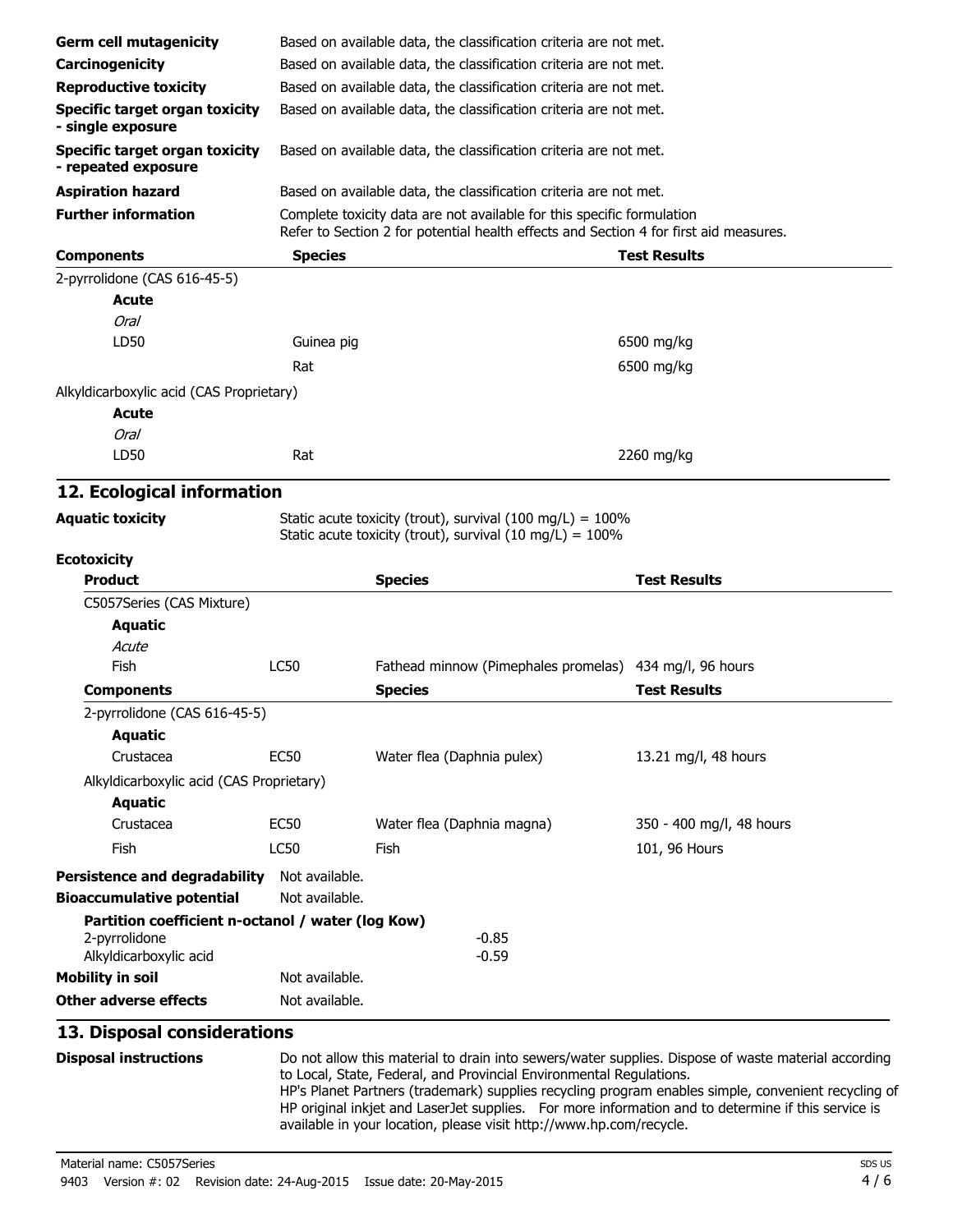### **14. Transport information**

#### **DOT**

Not regulated as dangerous goods.

### **IATA**

Not regulated as dangerous goods.

#### **IMDG**

Not regulated as dangerous goods.

### **ADR**

Not regulated as dangerous goods.

**Further information** Not a dangerous good under DOT, IATA, ADR, IMDG, or RID.

### **15. Regulatory information**

**US federal regulations** US TSCA 12(b): Does not contain listed chemicals.

|                                                                         | TSCA Section 12(b) Export Notification (40 CFR 707, Subpt. D)                                                                                                                                                                                                                                                     |
|-------------------------------------------------------------------------|-------------------------------------------------------------------------------------------------------------------------------------------------------------------------------------------------------------------------------------------------------------------------------------------------------------------|
| Not regulated.<br><b>CERCLA Hazardous Substance List (40 CFR 302.4)</b> |                                                                                                                                                                                                                                                                                                                   |
| Not listed.                                                             |                                                                                                                                                                                                                                                                                                                   |
| <b>SARA 304 Emergency release notification</b>                          |                                                                                                                                                                                                                                                                                                                   |
| Not regulated.                                                          |                                                                                                                                                                                                                                                                                                                   |
| Not listed.                                                             | OSHA Specifically Regulated Substances (29 CFR 1910.1001-1050)                                                                                                                                                                                                                                                    |
|                                                                         | <b>Superfund Amendments and Reauthorization Act of 1986 (SARA)</b>                                                                                                                                                                                                                                                |
| <b>Hazard categories</b>                                                | Immediate Hazard - No<br>Delayed Hazard - No<br>Fire Hazard - No<br>Pressure Hazard - No<br>Reactivity Hazard - No                                                                                                                                                                                                |
| <b>SARA 302 Extremely hazardous substance</b>                           |                                                                                                                                                                                                                                                                                                                   |
| Not listed.                                                             |                                                                                                                                                                                                                                                                                                                   |
| <b>SARA 311/312</b><br><b>Hazardous chemical</b>                        | <b>No</b>                                                                                                                                                                                                                                                                                                         |
| <b>Other federal regulations</b>                                        |                                                                                                                                                                                                                                                                                                                   |
| <b>Safe Drinking Water Act</b><br>(SDWA)                                | Not regulated.                                                                                                                                                                                                                                                                                                    |
| <b>US state regulations</b>                                             |                                                                                                                                                                                                                                                                                                                   |
| <b>US. Massachusetts RTK - Substance List</b>                           |                                                                                                                                                                                                                                                                                                                   |
| 2-pyrrolidone (CAS 616-45-5)                                            |                                                                                                                                                                                                                                                                                                                   |
|                                                                         | US. New Jersey Worker and Community Right-to-Know Act                                                                                                                                                                                                                                                             |
| Not listed.                                                             |                                                                                                                                                                                                                                                                                                                   |
|                                                                         | US. Pennsylvania Worker and Community Right-to-Know Law                                                                                                                                                                                                                                                           |
| 2-pyrrolidone (CAS 616-45-5)<br><b>US. Rhode Island RTK</b>             |                                                                                                                                                                                                                                                                                                                   |
| Not regulated.                                                          |                                                                                                                                                                                                                                                                                                                   |
| <b>US. California Proposition 65</b><br>Not Listed.                     |                                                                                                                                                                                                                                                                                                                   |
| <b>Other information</b>                                                | VOC content (less water, less exempt compounds) = $<$ 539 g/L (U.S. requirement, not for emissions<br>$\lambda$                                                                                                                                                                                                   |
|                                                                         | VOC data based on formulation (Organic compounds minus solids)                                                                                                                                                                                                                                                    |
| <b>Regulatory information</b>                                           | All chemical substances in this HP product have been notified or are exempt from notification under<br>chemical substances notification laws in the following countries: US (TSCA), EU (EINECS/ELINCS),<br>Switzerland, Canada (DSL/NDSL), Australia, Japan, Philippines, South Korea, New Zealand, and<br>China. |

# **16. Other information, including date of preparation or last revision**

**Issue date** 20-May-2015